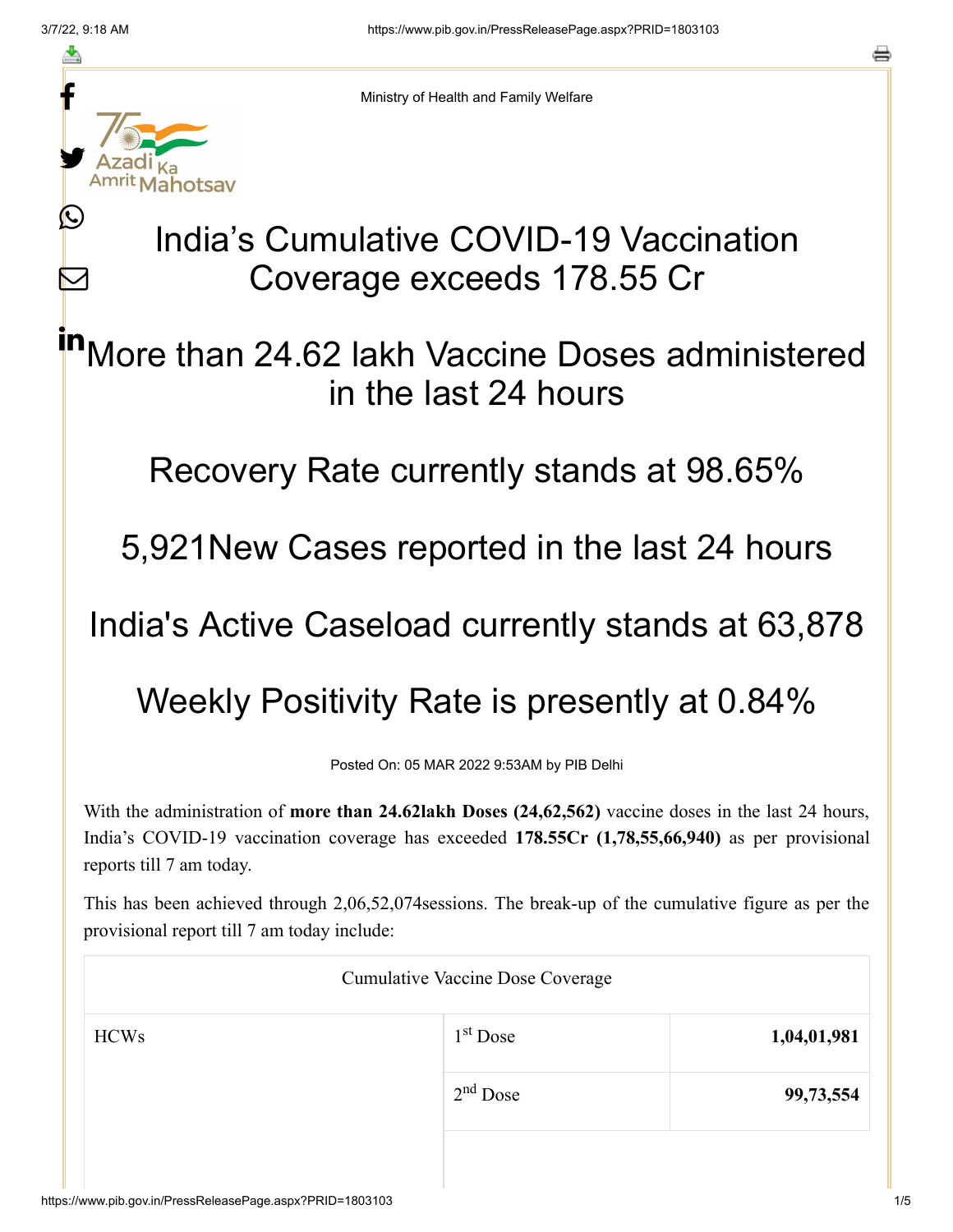| f<br>Ŀ |                        | <b>Precaution Dose</b> | 42,29,049       |
|--------|------------------------|------------------------|-----------------|
|        | <b>FLWs</b>            | 1 <sup>st</sup> Dose   | 1,84,10,265     |
|        |                        | $2nd$ Dose             | 1,74,55,444     |
|        |                        | <b>Precaution Dose</b> | 63,53,448       |
| in     | Age Group 15-18 years  | 1 <sup>st</sup> Dose   | 5,52,63,296     |
|        |                        | $2nd$ Dose             | 3,01,57,910     |
|        | Age Group 18-44 years  | 1 <sup>st</sup> Dose   | 55,23,68,002    |
|        |                        | $2nd$ Dose             | 44,83,30,464    |
|        | Age Group 45-59 years  | 1 <sup>st</sup> Dose   | 20,23,64,644    |
|        |                        | $2nd$ Dose             | 18, 10, 79, 986 |
|        | Over 60 years          | $1st$ Dose             | 12,64,84,390    |
|        |                        | $2nd$ Dose             | 11,27,69,772    |
|        |                        | <b>Precaution Dose</b> | 99,24,735       |
|        | <b>Precaution Dose</b> |                        | 2,05,07,232     |
|        | Total                  |                        | 1,78,55,66,940  |

**11,651**patients have recovered in the last 24 hours and the cumulative tally of recovered patients (since the beginning of the pandemic) is now at **4,23,78,721.**

Consequently, India's recovery rate stands at **98.65%.**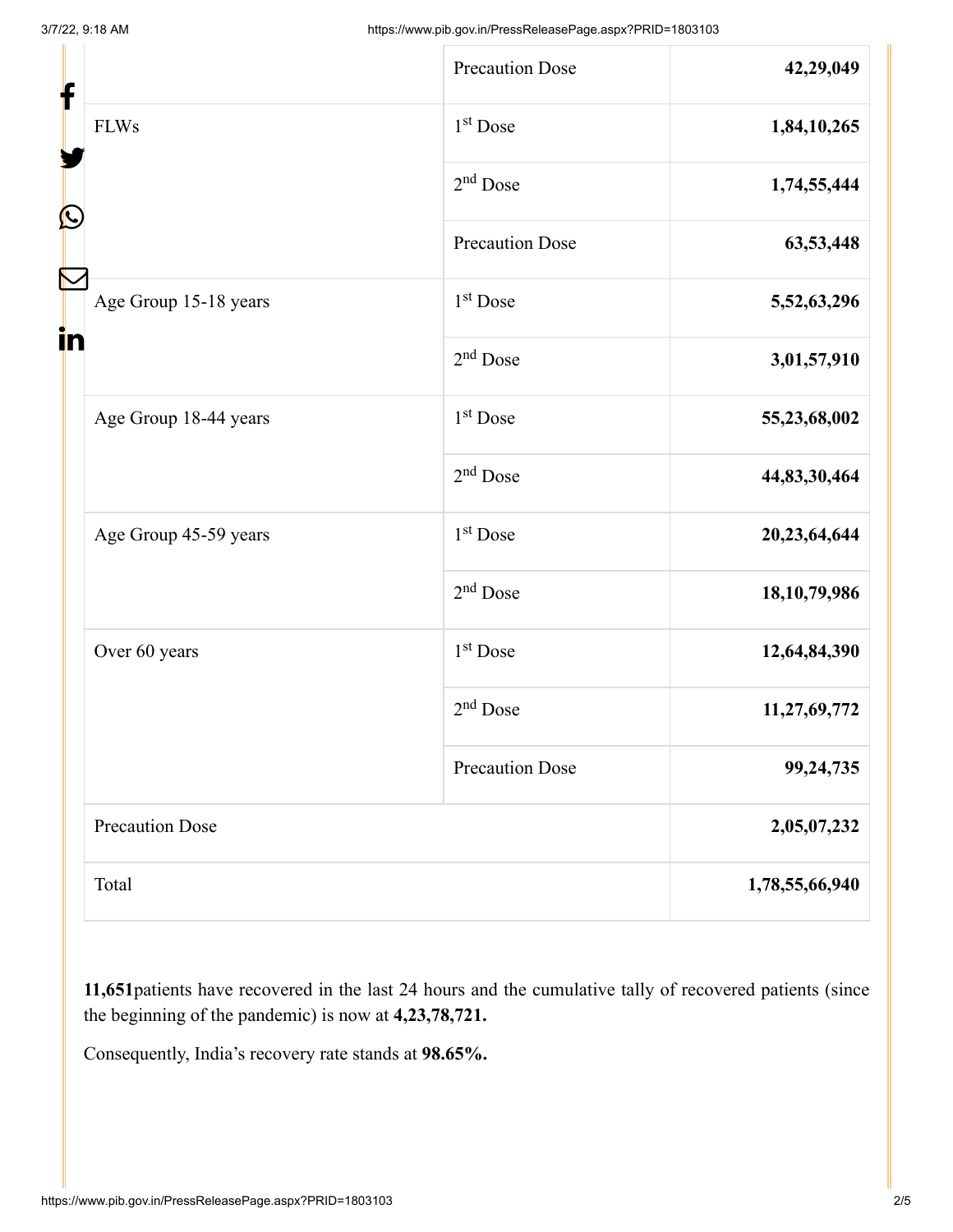3/7/22, 9:18 AM https://www.pib.gov.in/PressReleasePage.aspx?PRID=1803103



## **5,921new cases** were reported in the last 24 hours.



India's Active Caseload is presently at **63,878.** Active cases constitute **0.15%** of the country's total Positive Cases**.**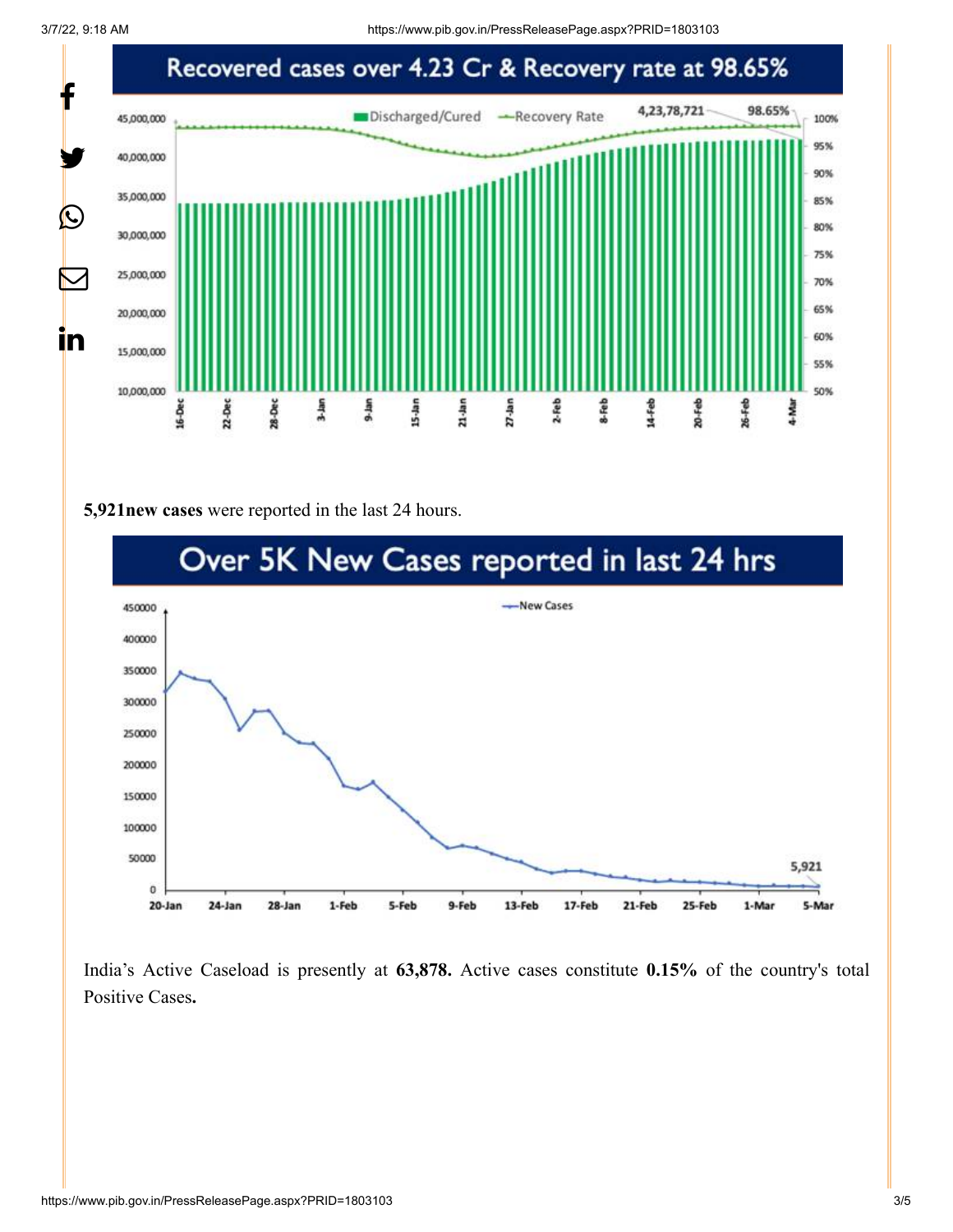3/7/22, 9:18 AM https://www.pib.gov.in/PressReleasePage.aspx?PRID=1803103



The testing capacity across the country continues to be expanded. The last 24 hours saw a total of **9,40,905**tests being conducted. India has so far conducted over **77.19 Cr (77,19,14,261**) cumulative tests.

While testing capacity has been enhanced across the country, **Weekly Positivity Rate** in the country currently **stands at 0.84%** and the **Daily Positivity rate is reported to be 0.63%.**